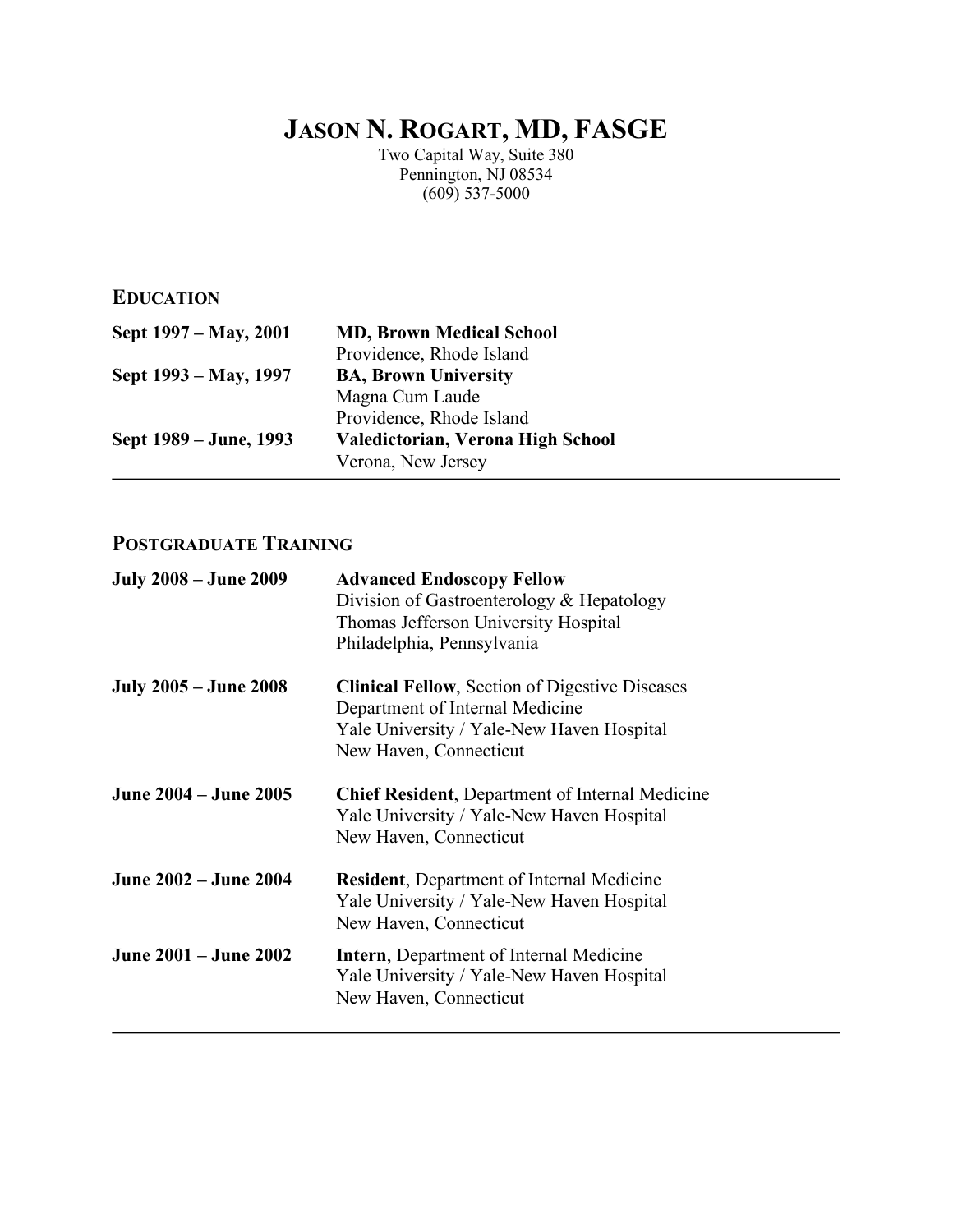#### **POST GRADUATE EMPLOYMENT**

**July 1, 2011 – present Director of Interventional Gastroenterology and Therapeutic Endoscopy** Capital Health Center for Digestive Health Pennington, New Jersey **Chair, Gastrointestinal Cancer Clinical Performance Group** Capital Health Center for Oncology Pennington, New Jersey May, 2017 - present **August 2009 – June 2011 Assistant Professor of Medicine (full-time faculty)** Division of Gastroenterology / Department of Internal Medicine Robert Wood Johnson Medical School University of Medicine and Dentistry of New Jersey

#### **MEDICAL APPOINTMENTS**

| July $2011$ – present          | <b>Clinical Assistant Professor of Medicine</b><br>Division of Gastroenterology / Department of Internal Medicine<br>Rutgers-Robert Wood Johnson Medical School                                                          |
|--------------------------------|--------------------------------------------------------------------------------------------------------------------------------------------------------------------------------------------------------------------------|
| <b>August 2009 – June 2011</b> | <b>Assistant Professor of Medicine (full-time faculty)</b><br>Division of Gastroenterology / Department of Internal Medicine<br>Robert Wood Johnson Medical School<br>University of Medicine and Dentistry of New Jersey |
| <b>April 2010 – June 2011</b>  | <b>Associate Clinical Member</b><br>The Cancer Institute of New Jersey<br>University of Medicine and Dentistry of New Jersey                                                                                             |
| <b>July 2008 – June 2011</b>   | <b>Staff/Research Affiliate</b><br>Section of Digestive Diseases, Department of Internal Medicine<br><b>Yale University School of Medicine</b>                                                                           |
| <b>July 2004 – June 2005</b>   | <b>Clinical Instructor of Medicine</b><br>Department of Internal Medicine<br>Yale University School of Medicine<br>New Haven, Connecticut                                                                                |

#### **CERTIFICATION & LICENSURE**

**American Board of Internal Medicine – Gastroenterology**, November, 2008 – present **State of New Jersey Medicine and Surgery License**, 10/16/08-present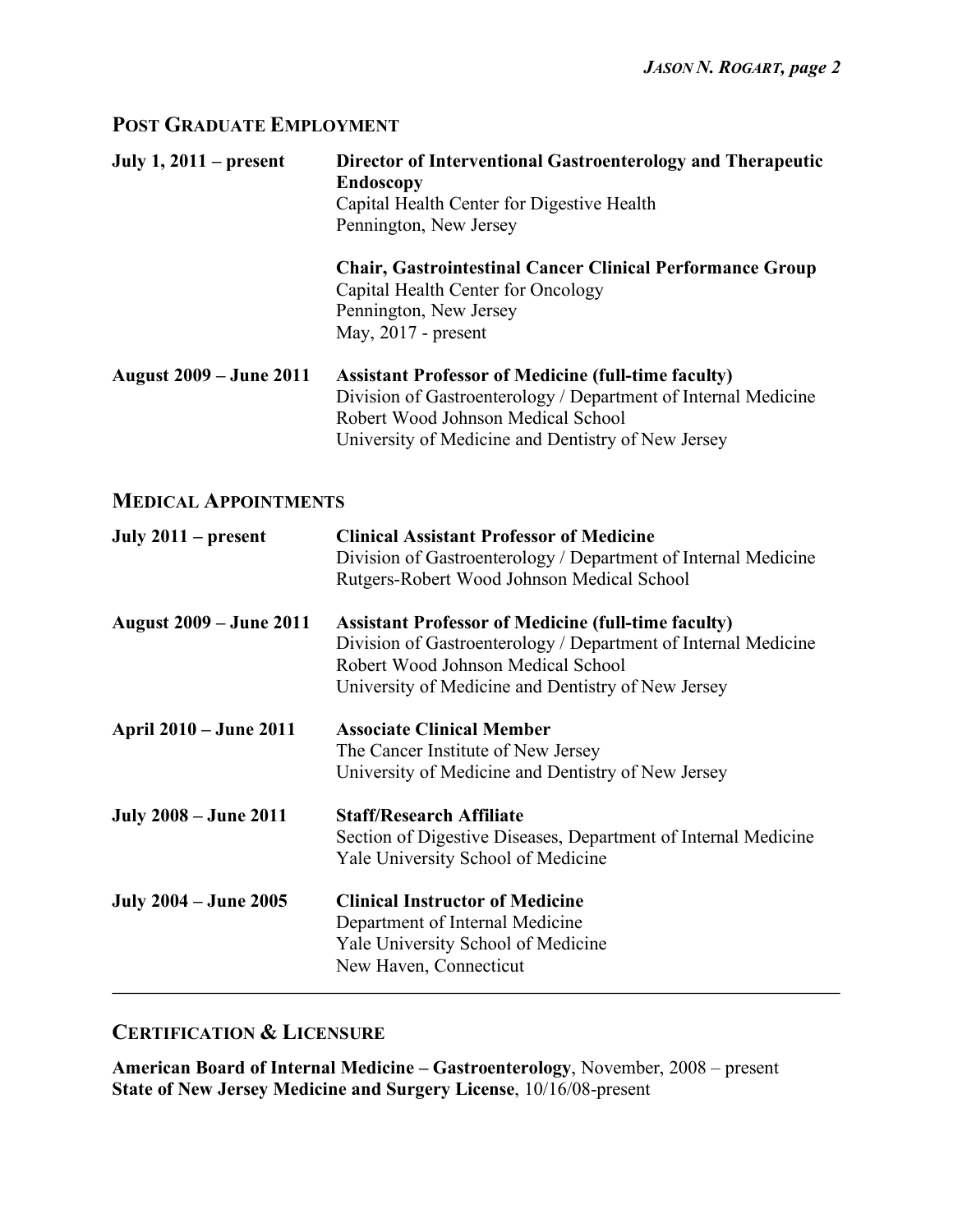#### **HONORS AND AWARDS**

| "New Jersey Top Doctor" - Healthy Living Magazine                               |
|---------------------------------------------------------------------------------|
| Acceptance as a Fellow of the American Society for Gastrointestinal             |
| Endoscopy (FASGE)                                                               |
| "Healthcare Hero" - Capital Health                                              |
| "Top Doctor", Gastroenterology- South Jersey Magazine                           |
| "Top Physician", Gastroenterology- Suburban Life magazine                       |
| ASGE Outstanding Manuscript Award, presented at DDW (Chicago)                   |
| Samuel Kushlan Award for Excellence in Clinical Care                            |
| DDW GI Fellows Travel Award/Grant (Salix Pharmaceuticals)                       |
| Accepted into The 1764 Society, Brown University                                |
| Chief Resident, Department of Internal Medicine, Yale University                |
| Dean's Prize, Brown Medical School (top student in graduating class)            |
| John Evrard Award in Pathophysiology (top 2 <sup>nd</sup> year medical student) |
| Magna Cum Laude, Brown University                                               |
| Valedictorian, Verona High School; National Merit Scholar, Tandy                |
| Technology Scholar, Rotary Youth Leadership Award, Xerox Award in               |
| the Humanities and Social Sciences, Bausch and Lomb Science Award, NJ           |
| Scholar-Athlete Award, National Honor Society, Math Honor Society,              |
| Journalism Honor Society                                                        |
|                                                                                 |

### **PROFESSIONAL MEMBERSHIPS**

|        | <b>2005-present</b> American Society for Gastrointestinal Endoscopy (Circle of Light Member, |
|--------|----------------------------------------------------------------------------------------------|
| FASGE) |                                                                                              |
|        | <b>2005-present</b> American College of Gastroenterology                                     |
|        | <b>2005-present</b> American Gastroenterology Association                                    |
|        | <b>2015-</b> present Association for Bariatric Endoscopy                                     |

#### **PUBLICATIONS**

## **Original Research Articles**

Ngamruengphong S, **Rogart JN**, et al. Fully-covered metal stents with endoscopic suturing vs. partially-covered metal stents for benign upper gastrointestinal diseases: a comparative study. Endosc Int Open. 2018 Feb;6(2):E217-E223.

Ngamruengphong S, **Rogart JN**, et al. Endoscopic suturing for the prevention of stent migration in benign upper gastrointestinal conditions: a comparative multicenter study. *Endoscopy*. 2016 Sep;48(9):802-8.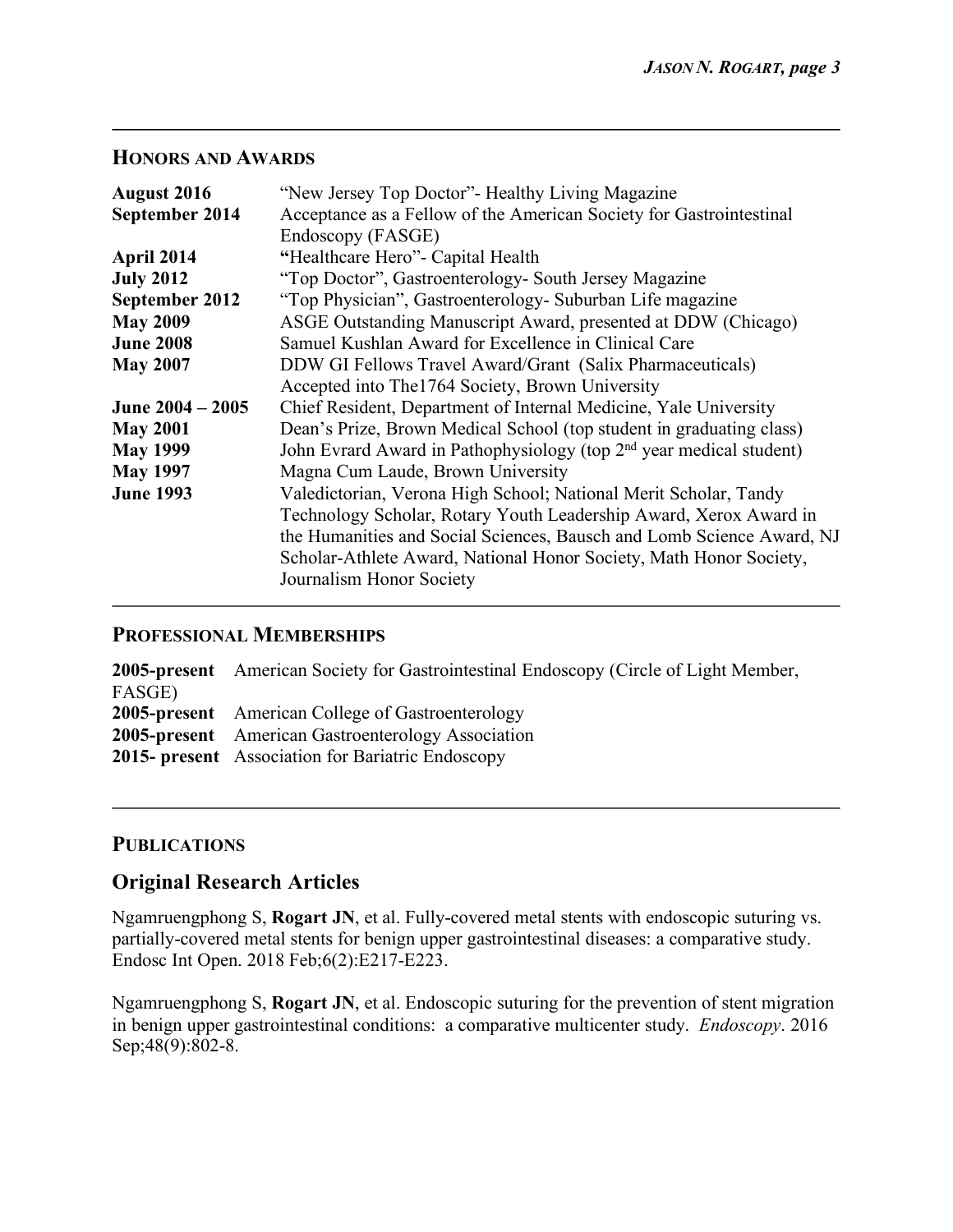Sharaiha RZ, **Rogart J**, et al. A large multicenter experience with endoscopic suturing for management of gastrointestinal defects and stent anchorage in 122 patients: a retrospective review. *Journal of Clinical Gastroenterology* 2016 May-Jun;50(5):3888-92.

Aslanian HR, Shieh FK, Chan FW, Ciarleglio MM, Deng Y, **Rogart** JN, Jamidar PA, Siddiqui UD. Nurse observation during colonoscopy increases polyp detection: a randomized prospective study. *American Journal of Gastroenterology*. 2013 Feb;108(2):166-72.

Shih-Kuang S Hong, MD, MSCI; David E Loren, MD; **Jason N Rogart**, MD; Ali A Siddiqui, MD; Jocelyn A Sendecki, MSPH; Marluce Bibbo, MD; Robert M Coben, MD; Daniel P Meckes, AS; Thomas E Kowalski, MD. Targeted cyst wall puncture and aspiration during EUS-FNA increases the diagnostic yield of pre-malignant and malignant pancreatic cysts. *Gastrointestinal Endoscopy*, 2012;75(4):775-782.

**Rogart JN**, Loren DE, Signu BS, Kowalski TE. Cyst Wall Puncture and Aspiration during EUSguided Fine Needle Aspiration May Increase the Diagnostic Yield of Mucinous Cysts of the Pancreas. *Journal of Clinical Gastroenterology* 2011 Feb;45(2):164-9.

**Rogart JN**, Aslanian HR, Siddiqui UD. Narrow Band Imaging to Detect Residual or Recurrent Neoplastic Tissue During Surveillance Endoscopy. *Digestive Diseases and Sciences* 2011;56:472-478.

**Rogart JN,** Jain D, Siddiqui UD, Oren T, Lim J, Jamidar P, Aslanian H. Narrow band imaging without high magnification to differentiate polyps during real-time colonoscopy: improvement with experience. *Gastrointestinal Endoscopy* 2008;68(6):1136-45.

**Rogart JN**, Siddiqui UD, Jamidar PA, Aslanian HR. Fellow participation may increase adenoma detection rate during colonoscopy. *American Journal of Gastroenterology* 2008;103:2841–2846.

**Rogart JN**, Boghos A, Rossi F, Al-Hashem H, Siddiqui UD, Jamidar P, Aslanian H. Analysis of endoscopic management of occluded metal biliary stents at a single tertiary care center. *Gastrointestinal Endoscopy* 2008;68(4):676-682.

**Rogart JN,** Nagata J, Loeser CS, Roorda RD, Aslanian H, Robert ME, Zipfel WR, and Nathanson MH. Multiphoton imaging can be used for microscopic examination of intact human gastrointestinal mucosa *ex vivo*. *Clinical Gastroenterology & Hepatology* 2008;6(1):95-101.

**Rogart JN**, Barrach HJ, Chichester CO. Articular collagen degradation in the Hulth-Telhag model of osteoarthritis. *Osteoarthritis and Cartilage* 1999;7(6):539-547.

## **Review Articles, Case Reports, Editorials, and Letters**

**Rogart, JN.** Foregut and Colonic Perforations: Practical Measures to Prevent and Assess Them. *Gastrointestinal Endoscopy Clinics of North America* 2015;25(1):9-27.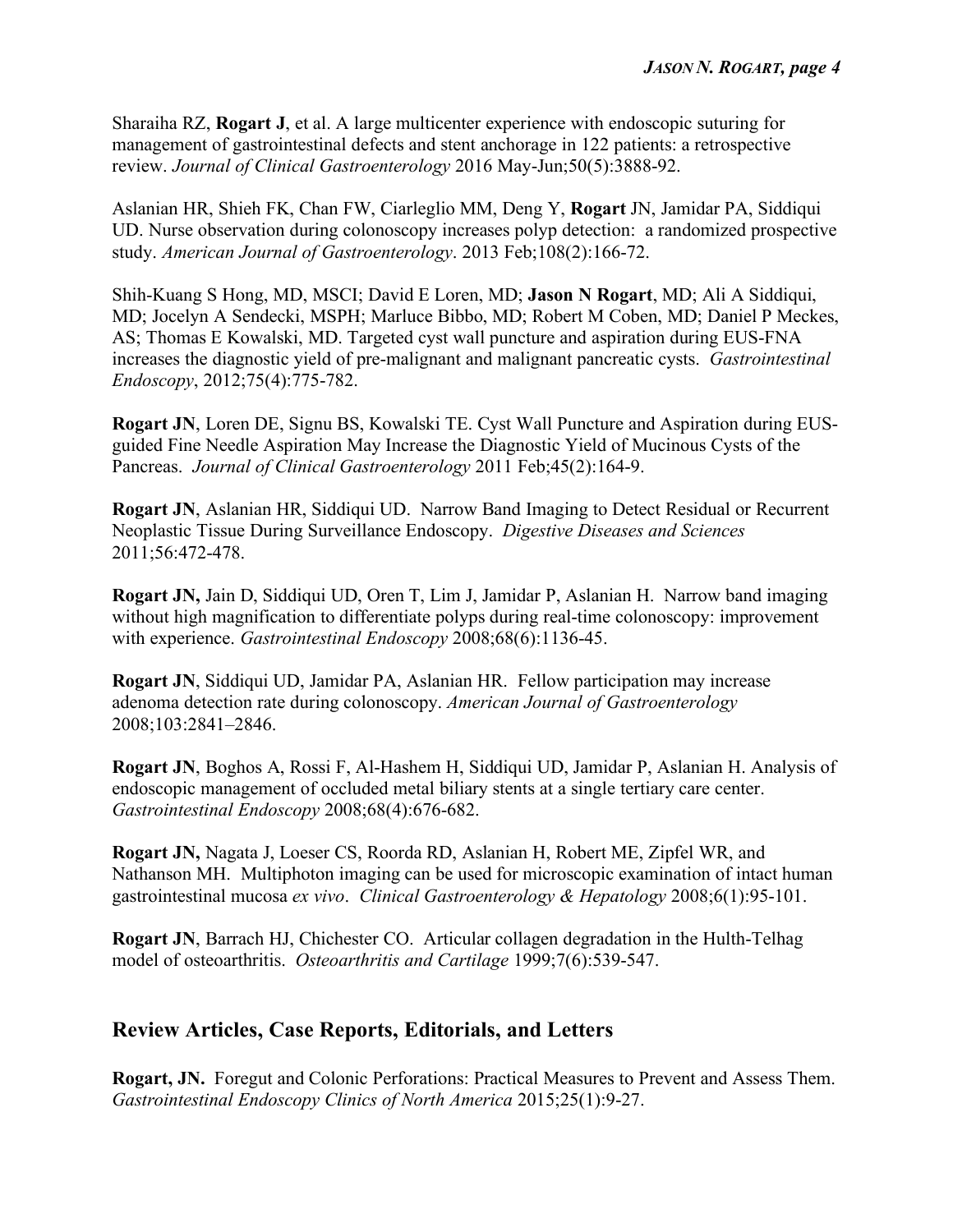**Rogart JN.** Being creative with old tools: the dilating balloon as a weapon against difficult bile duct stones (editorial). *Digestive Diseases and Sciences* 2014;59(8):1674-5.

**Rogart JN.** Endoscopic biliary access: EUS joins the party (editorial). *Journal of Clinical Gastroenterology* 2012 Oct;46(9):723-4

**Rogart JN**. The Plastic Biliary Stent: An Obsolete Device for Managing Pancreatic Cancer? (editorial) *Journal of Clinical Gastroenterology* 2010 Jul;44(6):389-90.

**Rogart JN**, Israel G, Jamidar P. Cystic duct stumpyema managed endoscopically. *Clinical Gastroenterology & Hepatology 2009 Aug;7(8):e43-4.*

**Rogart JN** and Aslanian HR. Massive hemobilia after transjugular liver biopsy treated endoscopically and angiographically. *Clinical Gastroenterology & Hepatology* 2008;6(12):A30.

**Rogart JN**, Iyer A, Robert ME, Strazzabosco M. Type I autoimmune hepatitis presenting with acute liver failure in the setting of wild mushroom ingestion. *Journal of Clinical Gastroenterology* 2008;42(6):662-6.

**Rogart JN**, Perkal M, Nagar A. Successful multi-modality endoscopic treatment of gastric outlet obstruction caused by an impacted gallstone (Bouveret's syndrome). *Diagnostic and Therapeutic Endoscopy* 2008;2008:471512.

**Rogart J,** Greenwald A, Rossi F, Barret P , and Aslanian H. Aortoesophageal fistula following polyflex stent placement for refractory benign esophageal stricture. *Endoscopy* 2007;39:E321- 22.

**Rogart JN** and Siddiqui UD. Inlet patch presenting with food impaction due to peptic stricture. *Clinical Gastroenterology & Hepatology* 2007;5(9):e35-6.

**Rogart JN**. The new frontier of colonoscopic imaging. In: Cohen J, ed. Update on endoscopic research presented at 2007 Digestive Disease Week. Published online at www.omed.org (World Organization of Digestive Endoscopy), 2007.

## **Book Chapters**

**Rogart JN** and Loren DE. Balloon Sphincteroplasty and Post-Sphincterotomy Balloon Dilation. In: Monkemuller K, Miguel Muñoz-Navas, Mel Wilcox and Todd Baron, eds. Interventional Therapeutic Endoscopy (Karger Publishing, Basel, Switzerland, 2010)

Loren, DE, Kavanaugh B, Kowalski TE, Etemad B, and **Rogart JN**. Section X: Pancreas and Biliary Diseases. In: Sleisenger and Fordtran's Gastrointestinal and Liver Disease: Review and Assessment, 9th ed. DiMarino AJ, ed. (Saunders, 2010)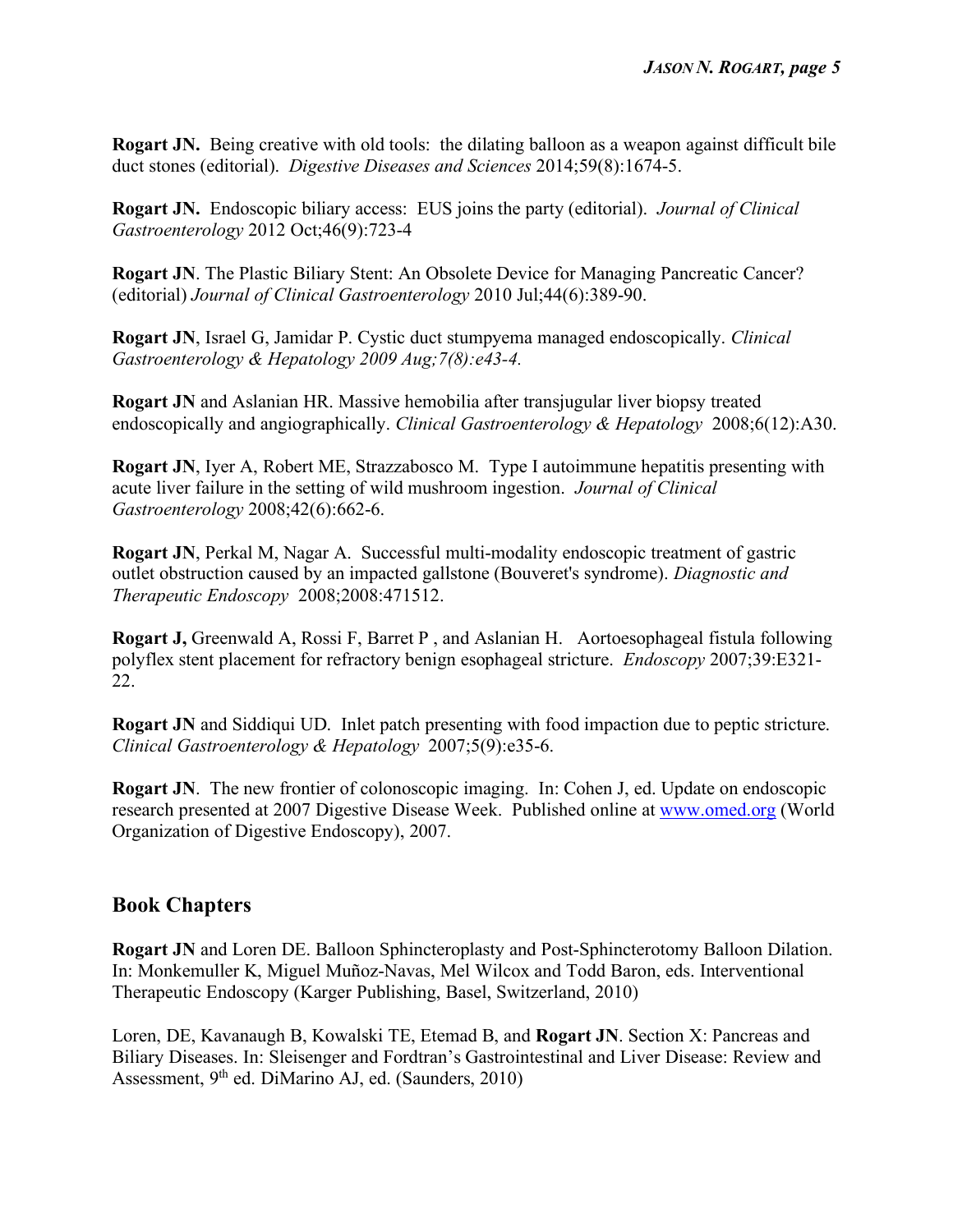Niedenthal A, Dancygier H, **Rogart J**. Endoscopic Ultrasonography (chapter 42). In: Dancygier H, ed. Clinical Hepatology: principles and practice of hepatobiliary diseases (Springer, 2010).

**Rogart** J, Stenscheke F**.** Cholangioscopy (chapter 41). In: Dancygier H, ed. Clinical Hepatology: principles and practice of hepatobiliary diseases (Springer, 2010).

Stenschke F, Dancygier H, **Rogart J**. Endoscopic Retrograde and Percutaneous Transhepatic Cholangiography (chapter 40). In: Dancygier H, ed. Clinical Hepatology: principles and practice of hepatobiliary diseases (Springer, 2010).

Dancygier H, **Rogart J**. Evaluation of the patient with hepatobiliary disease: History (chapter 31). In: Dancygier H, ed. Clinical Hepatology: principles and practice of hepatobiliary diseases (Springer, 2010).

Dancygier H, **Rogart J**. Evaluation of the patient with hepatobiliary disease: Symptoms (chapter 32). In: Dancygier H, ed. Clinical Hepatology: principles and practice of hepatobiliary diseases (Springer, 2010).

Dancygier H, **Rogart J**. Evaluation of the patient with hepatobiliary disease: Physical Exam (chapter 33). In: Dancygier H, ed. Clinical Hepatology: principles and practice of hepatobiliary diseases (Springer, 2010).

Dancygier H, **Rogart J**. Approach to the Patient with Upper Abdominal Pain (chapter 48). In: Dancygier H, ed. Clinical Hepatology: principles and practice of hepatobiliary diseases (Springer, 2010).

Dancygier H, **Rogart J**. Approach to the Patient with Abnormal Liver Enzymes (chapter 49). In: Dancygier H, ed. Clinical Hepatology: principles and practice of hepatobiliary diseases (Springer, 2010).

Dancygier H, **Rogart J**. Approach to the Patient with Hepatomegaly (chapter 50). In: Dancygier H, ed. Clinical Hepatology: principles and practice of hepatobiliary diseases (Springer, 2010).

Dancygier H, **Rogart J**. Approach to the Patient with Focal Liver Lesions (chapter 51). In: Dancygier H, ed. Clinical Hepatology: principles and practice of hepatobiliary diseases (Springer, 2010).

Dancygier H, **Rogart J**. Approach to the Patient with Cholestasis and Jaundice (chapter 52). In: Dancygier H, ed. Clinical Hepatology: principles and practice of hepatobiliary diseases (Springer, 2010).

Dancygier H, **Rogart J**. Approach to the Patient with Portal Hypertension (chapter 53). In: Dancygier H, ed. Clinical Hepatology: principles and practice of hepatobiliary diseases (Springer, 2010).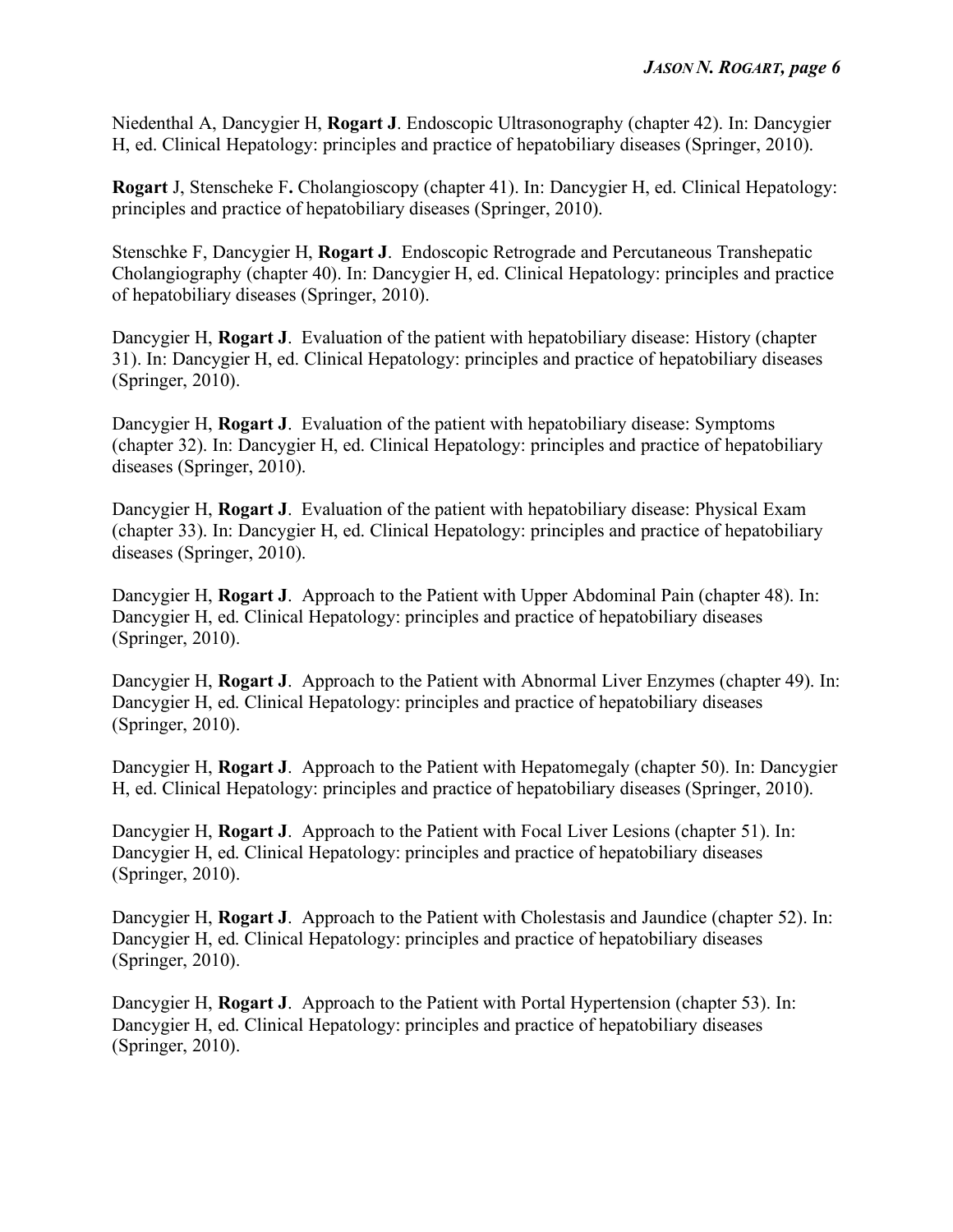Dancygier H, **Rogart J**. Approach to the Patient with Ascites (chapter 54). In: Dancygier H, ed. Clinical Hepatology: principles and practice of hepatobiliary diseases (Springer, 2010).

## **Abstracts**

Ngamruengphong S, **Rogart J**, et al. Fully covered self-expandable metal stents with endoscopic suturing vs. partially covered metal stents for benign upper gastrointestinal conditions: a comparative multicenter study. Presented at DDW 2017, Chicago, IL.

Ngamruengphong S, **Rogart J**, et al. Stent fixation using endoscopic sutures is safe and effective at preventing stent migration in benign upper gastrointestinal conditions: a comparative multicenter study. Presented at DDW 2015, Washington DC.

Sharaiha RZ, Kumta NA, **Rogart JN**, et al. A large multicenter experience with the overstitch device for endoscopic management of gastrointestinal strictures, defects, and stent anchorage in 95 patients. Presented at DDW 2014, Chicago

Aslanian HA, Shieh FK, **Rogart J**, Jamidar PA, Chan FW, Ciarleglio M, Deng Y, and Siddiqui UD. Nurse observation during colonoscopy increases polyp detection: a randomized, prospective study. Presented at DDW 2012, San Diego.

Lee DS, Kwok K, Gannon C, and **Rogart J**. Busulfan-associated asymptomatic type I Mirizzi's Syndrome. *American Journal of Gastroenterology 2010*;105(S1):AB543; Presentation at ACG Annual Meeting 2010, San Antonio.

**Rogart JN,** Orfanidis N, Korenblit J, Coben R, Infantolino A, Kowalski TE, loren DE. Incremental diagnostic yield of on-site quick-prep smear versus cell-block cytology in EUS-FNA of solid and cystic masses. *American Journal of Gastroenterology 2009*;104(S3):AB152; Presentation at ACG Annual Meeting 2009, San Diego.

**Rogart JN**, Aslanian HR, Siddiqui UD**.** Narrow Band Imaging to detect and differentiate residual or recurrent neoplastic tissue during real-time endoscopy. *Gastrointestinal Endoscopy* 2009;69(5):AB372. Presented at DDW 2009, Chicago.

**Rogart JN,** Chen D, Infantolino A, Coben R, Loren DE, Kowalski TE. Location influences the diagnostic yield of EUS-FNA for pancreatic mass lesions. *Gastrointestinal Endoscopy* 2009;69(5):AB236. Presented at DDW 2009, Chicago.

**Rogart JN,** Jain D, Siddiqui UD, Oren T, Lim J, Jamidar P, Aslanian H. Narrow band imaging without high magnification to differentiate polyps during real-time colonoscopy: improvement with experience. *Gastrointestinal Endoscopy* 2008;67(5):AB101. Oral presentation at DDW 2008, San Diego.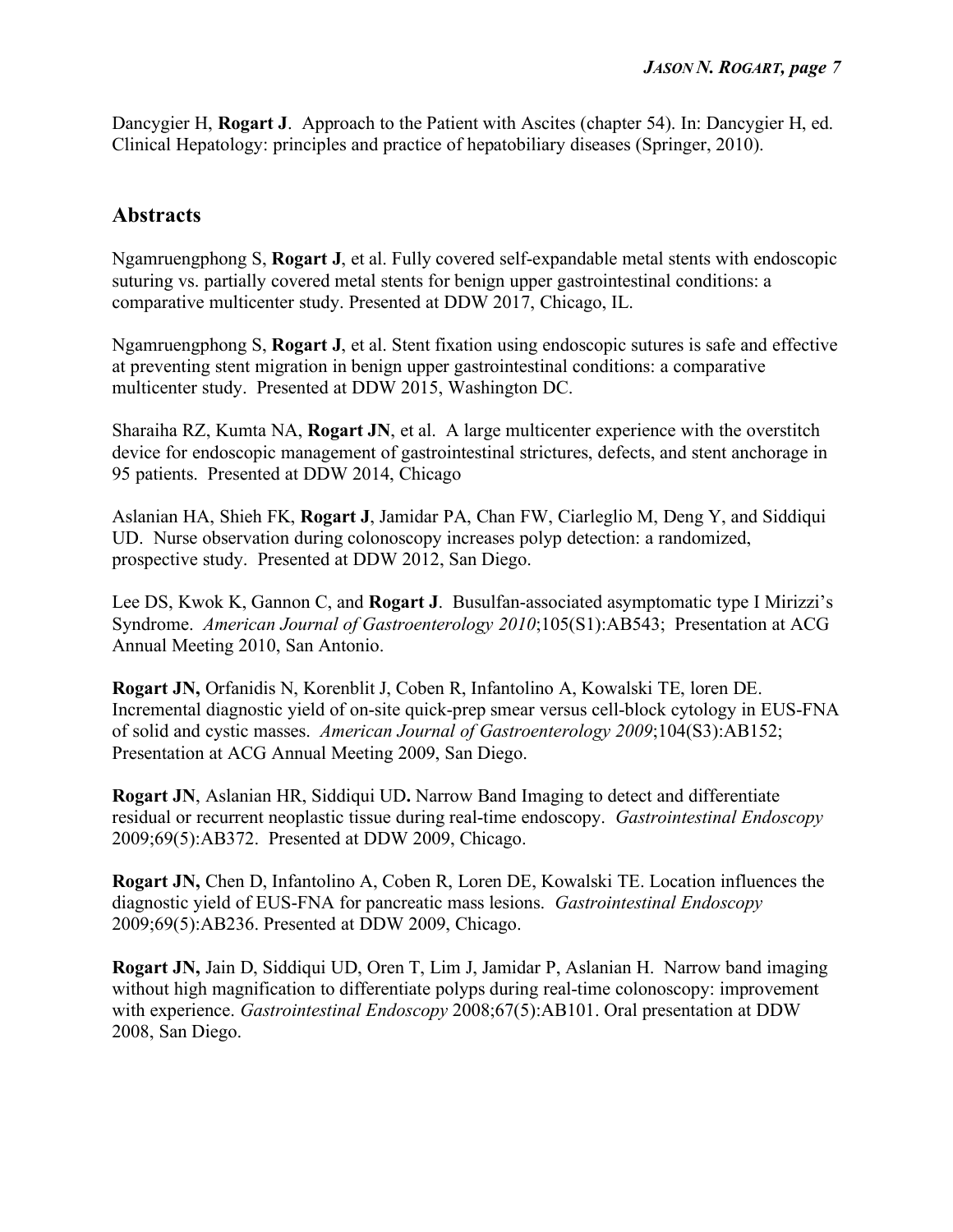**Rogart JN**, Siddiqui UD, Jamidar P, Aslanian H. Fellow participation increases adenoma detection rate during colonoscopy. *Gastrointestinal Endoscopy* 2008;67(5): AB89. Oral presentation at DDW 2008, San Diego.

**Rogart JN**, Siddiqui UD, Jamidar P, Aslanian H. Repeat metal stenting may be optimal initial treatment for biliary metal stent occlusion in malignancy. *Gastrointestinal Endoscopy* 2008;67(5): AB167. Poster presentation at DDW 2008, San Diego.

**Rogart JN,** Perkal M, and Nagar A. Successful multi-modality endoscopic treatment of Bouveret's syndrome without surgery. *American Journal of Gastroenterology* 2007;102:S298- 299. Presented at the ACG's Annual Scientific Meeting, Philadelphia, October 2007.

**Rogart J** and Canavan S. Black esophagus: more common than we think? *American Journal of Gastroenterology* 2006;101(9):S318. Presented at the ACG's Annual Scientific Meeting, Las Vegas, October, 2006.

**Rogart J** and Siddiqui U. Inlet patch presenting as a peptic stricture. *American Journal of Gastroenterology* 2006;101(9):S230-1. Presented at the ACG's Annual Scientific Meeting, Las Vegas, October, 2006.

Kim E, **Rogart J**, Lee W, Schiffman F. "New onset seizure due to head trauma." Presented at the ACP-ASIM RI Chapter conference, April 28, 2000.

## **Other**

Siddiqui UD, **Rogart JN**, Bell R, Aslanian H, Jamidar P. Transgastric sphincter of oddi mannometry. ASGE Video Forum, Honorable Mention, DDW 2008 (San Diego).

**Rogart J** and Gorelick F. contribution to AGA Gastroenterology Teaching Project slide set, "Pancreatic Physiology and Pancreatitis." 2006.

## **COMMITTEES AND JOURNAL EDITORIAL BOARDS**

- *ASGE Annual Scientific Program Committee: Lower GI Section 1 (Co-chair), May, 2015 present*
- *Journal of Clinical Gastroenterology*, February 2010 present

## **JOURNAL REVIEWER**

- *Journal of Clinical Gastroenterology*, 2007 present
- *Endoscopy*, 2009 present
- *BMC Gastroenterology*, 2009 present
- *Digestive Diseases and Sciences*, 2010 present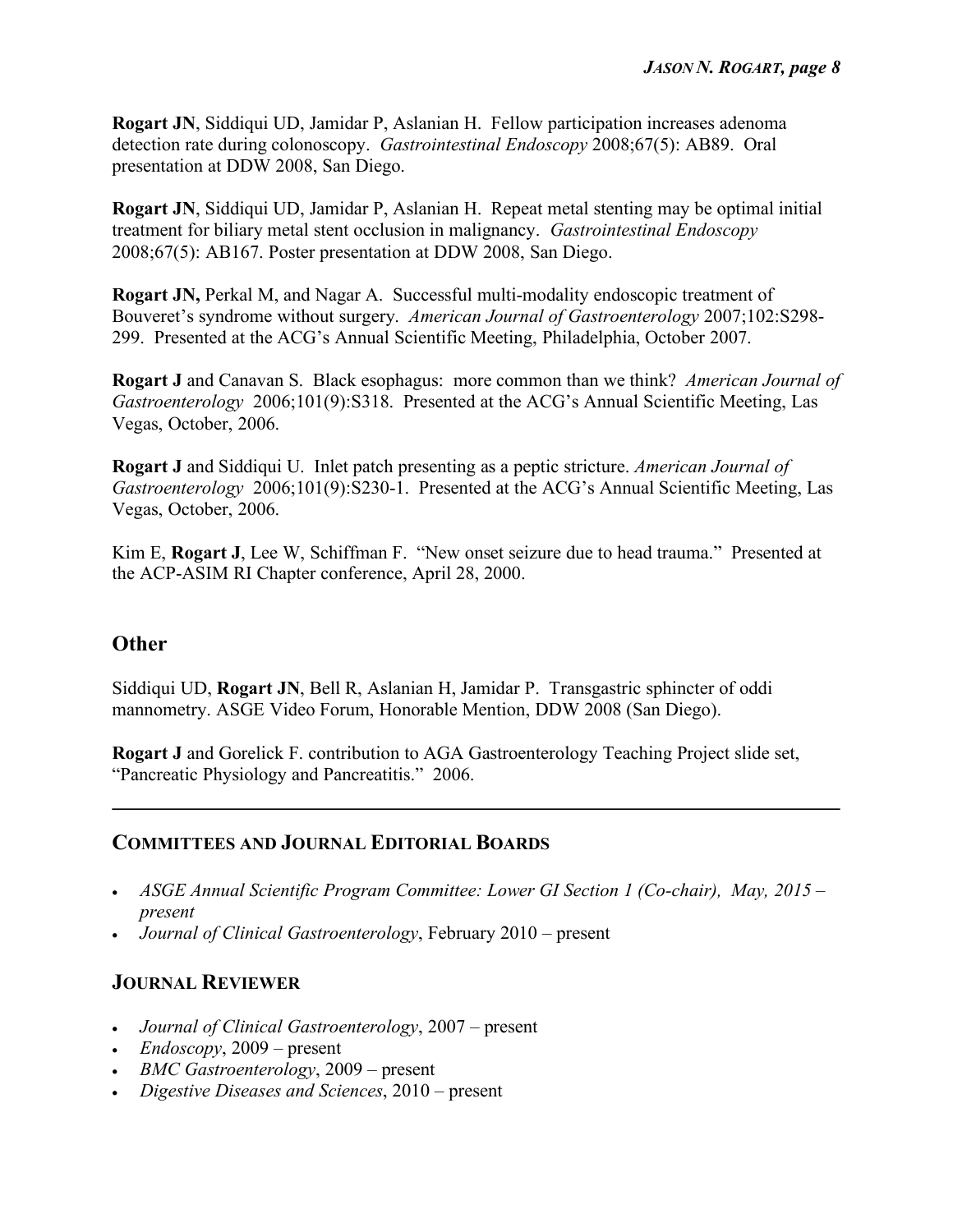- *Computer Methods and Programs in Biomedicine* 2014- present
- *Lung Cancer*, 2008 present
- *Medical Science Monitor*, 2008 present

### **SELECTED INVITED LECTURES/COURSES**

• Digestive Disease Week (DDW), June, 2018 (Washington DC)

• Forum Moderator, "Overcoming Challenges with Complex Colon Polyps and

Colorectal Cancer"

- Numerous local-regional talks to community
	- Understanding GERD and Barrett Esophagus
	- Pancreatic Cancer: Managing Risk, Making and Understanding a Diagnosis
	- <sup>n</sup> Using Endoscopy to Prevent, Find, and Manage Cancers of the Digestive System
	- Interventional Gastroenterology: The Role of Advanced Endoscopy
- Digestive Disease Week (DDW), May, 2017 (Chicago)

<sup>n</sup> Forum Moderator, "Adenoma Detection: Where Are We Now and Where Are We Going?"

- Challenges in Diagnosis and Management of Bile Duct Strictures
	- <sup>n</sup> Society of Gastroenterology Nurses and Associates (SGNA) regional conference March, 2017 (Pennington, NJ)
- State of the Art: Diagnosis and Management of Barrett's Esophagus and Early Esophageal Cancer
	- <sup>n</sup> Society of Gastroenterology Nurses and Associates (SGNA) regional conference March, 2016 (Pennington, NJ)
- University of Chicago Endoscopy Live course, November 13-15, 2015
	- Invited faculty, lectures and hands-on pig lab
	- <sup>n</sup> Lectures: The Role of EUS in Gastric Cancer Staging; Quality and Complications in EUS; Best of DDW 2015
- Digestive Diseases Week (DDW), May 17, 2015 (Washington, DC)
	- Invited faculty, ASGE Endoscopic Suturing hands-on workshop
- Advanced Therapeutic Endoscopy in the Prevention, Diagnosis, and Management of GI Malignancies
	- Society of Gastroenterology Nurses and Associates (SGNA) regional conference March, 2015 (Pennington, NJ)
- University of Chicago Endoscopy Live course, November 16, 2014
	- Faculty for hands-on portion (pig-lab)
- Diagnosis and Management of Pancreatic Cysts
	- <sup>n</sup> Grand Rounds, New York Hospital Queens (Flushing, NY), June 25, 2014
- Digestive Diseases Week (DDW), May 6, 2014 (Chicago, IL)
	- Invited faculty, ASGE ERCP Hands-on Workshop
- Understanding GERD and Barrett's Esophagus
	- Mercer County Connection, April 22, 2014 (Hamilton, NJ)
- The Role of Advanced Endoscopy in the Management of Colorectal Neoplasia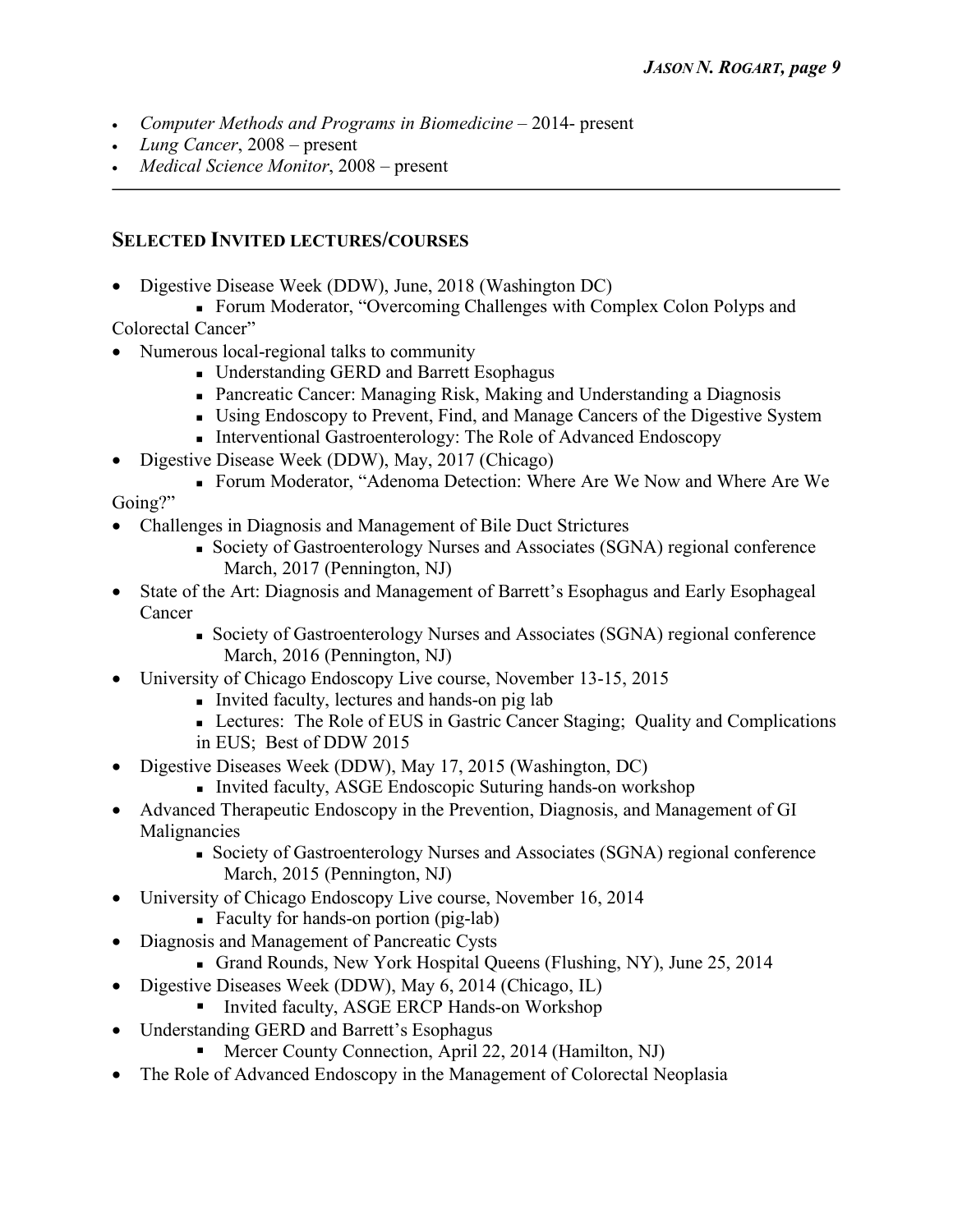- Rose Kline Annual Oncology Conference (Capital Health- Hopewell, NJ), March 29, 2014
- Maintaining GI Health: From Top to Bottom
	- Ethicon World Headquarters, March 28, 2014 (Bridgewater, NJ)
- American Society for Gastrointestinal Endoscopy (ASGE) Course: "Oops! Now what? Managing Endoscopic Complications"
	- Invited faculty, November 16-17, 2013 (Downers Grove, IL)
	- Lecture: "Foregut & Colonic Perforation: Practical Measures to Prevent and Assess Them"
	- Hands-on station: Clips and loops, Omental Plug, Fully Covered SEMS, Endoscopic suturing
- American College of Gastroenterology (ACG) Annual Conference, October 14, 2013 (San Diego, CA)
	- § Invited faculty, hands-on workshop: Endoscopic Ultrasound- Fine Needle Aspiration
- Endoscopic Screening of GI Cancers
	- March 22, 2013, Johnson & Johnson World Headquarters (New Brunswick, NJ)
- Diagnosis and Management of Pancreatic Cysts
	- March 1, 2013, Medical Grand Rounds, Centrastate Hospital (Freehold, NJ)
- Diagnosis and Management of Barrett's Esophagus, February 19, 2013 (Marlton, NJ)
- The role of Advanced GI Endoscopy in the Diagnosis and Management of Pancreatic Neoplasms
	- § Rose Kline Annual Oncology Conference (Capital Health- Hopewell, NJ), November 10, 2012
- The role of EUS in the Diagnosis and Management of GI Disorders
	- § Grand Rounds, Community Medical Center (Tom's River, NJ), Sept 6, 2012
- DDW Review 2012: Endoscopic Ultrasound
	- June 7, 2012, University Medical Center of Princeton at Plainsboro
- 2012 Gastrointestinal Cancer Conference (Capital Health at Hopewell, NJ; June 5, 2012)
	- "Therapeutic Endoscopy in 2012: State of the Art
- The Course: Yale vs. Harvard, Cases and Controversies in Endoscopy (Hamilton, Bermuda)
	- April 20-21, 2012. Invited guest faculty.
- Therapeutic Endoscopy in 2012: State-of-the-Art
	- § December 2, 2011, Medical Grand Rounds, Capital Health Regional Medical Center (Trenton, NJ)
- Advanced Therapeutic Endoscopy in the Prevention, Diagnosis, and Treatment of GI Malignancies
	- § October 7, 2011, Medical Grand Rounds, Centrastate Hospital (Freehold, NJ)
- <sup>1st</sup> Annual Jefferson GI Live: Looking Through the Eyes of Experts- November 12, 2010
	- § Single Balloon Enteroscopy, Endoscopic Mucosal Resection, and EndoClips live hands-on animal stations.
	- "Biliary Self Expanding Metal Stents (SEMS)"
		- § April 10, 2010. Society of Gastrointestinal Nurses and Associates- Central NJ chapter, Edison, NJ
- "Introduction to Colonoscopy"